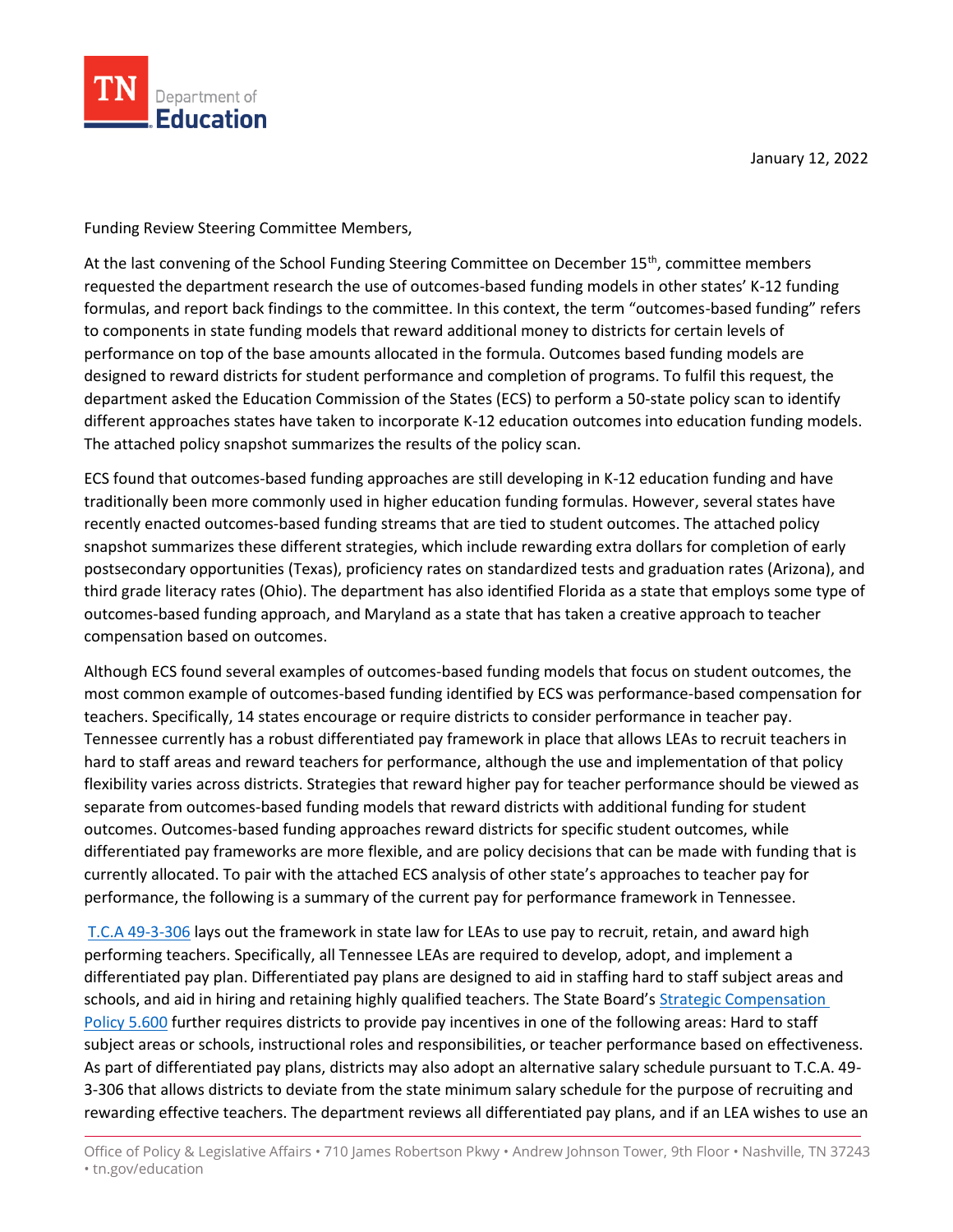alternative salary schedule as part of their differentiated pay plan, the schedule must be reviewed and approved the department and State Board.

We hope this additional information is helpful to the committee.

Sincerely,

**Charlie Bufalino Assistant Commissioner of Policy & Legislative Affairs, Department of Education**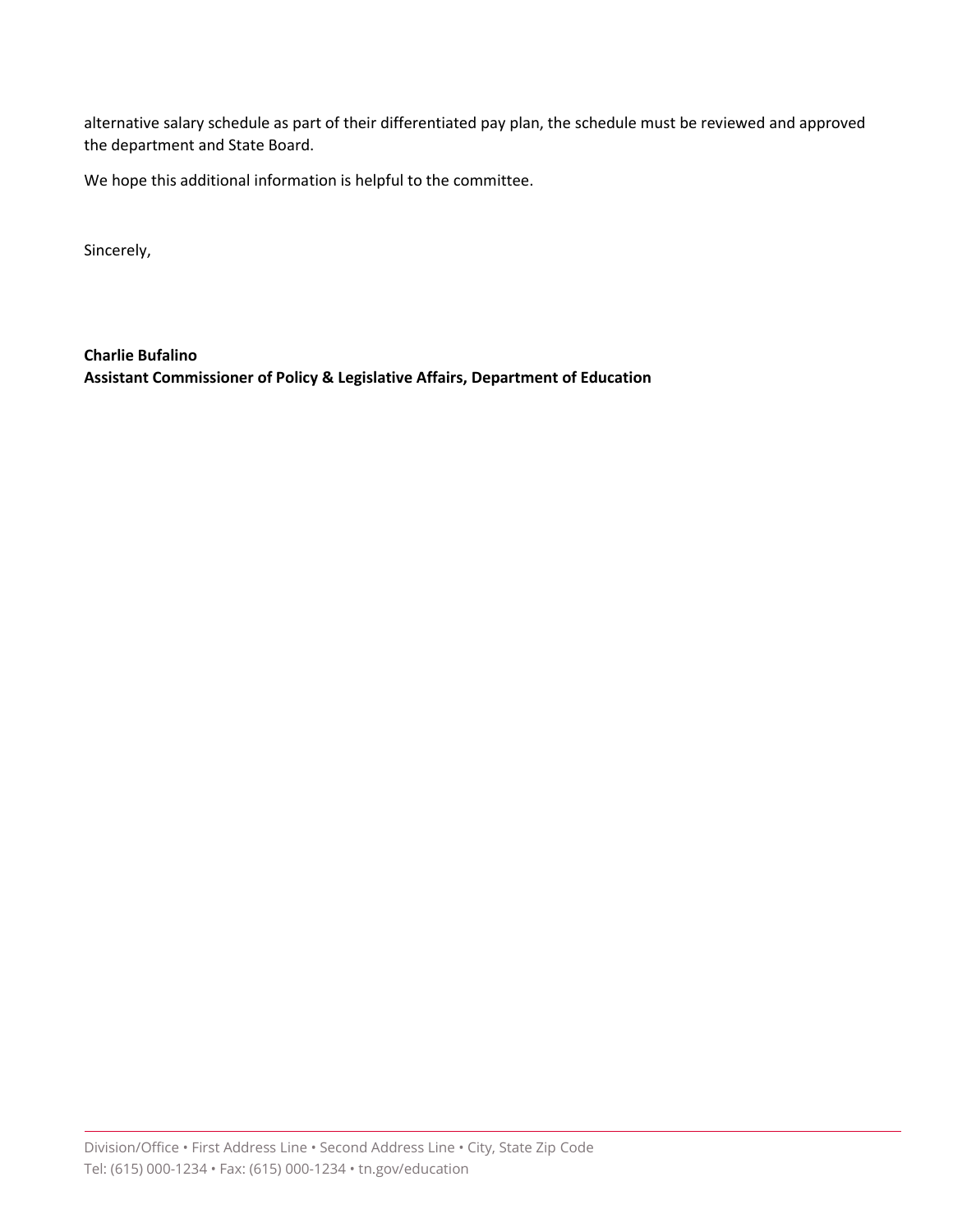#### **Response to information request**



*January 6, 2022 Chris Duncombe [cduncombe@ecs.org](mailto:cduncombe@ecs.org)*

# **This response was prepared for Jack Powers, Director of Policy, Tennessee Department of Education**

# **Your Question:**

You requested Education Commission of the State's assistance in performing a policy scan of different approaches that states have taken for outcome-based funding in K-12 education. You were particularly interested in components in state funding formulas that give additional money to reward districts for certain levels of performance on top of the base amounts allocated in the formula.

# **Our Response:**

Outcome-based funding models are designed to encourage school districts to focus on completion or student performance rather than on student enrollment. They are prevalent in post-secondary education, as discussed in this **[this policy snapshot](https://www.ecs.org/policy-snapshot-outcomes-based-funding/)** from Education Commission of the States, yet states have implemented outcome-based funding in K-12 education as well.

In K-12, the most common example of outcome-based funding is performance-based compensation for teachers. Nine states require and 14 states encourage or permit districts to consider performance in teacher pay based on a 2017 review performed by the **[National Council on Teacher Quality](https://www.nctq.org/yearbook/national/Performance-78)**. In addition, based on our review, at least four states (**Arizona, New Mexico, Ohio** and **Texas**) have enacted outcome-based funding streams that are not tied to compensation. These funds are awarded to school districts or charters for achieving certain outcome standards and often include an additional incentive for achieving outcomes for students from low-income backgrounds. The following sections discuss these examples and provide links to the legislation or to the relevant state statute.

## **Early Postsecondary Completion and Industry-Based Certification**

State leaders looking to increase postsecondary credential attainment to build the depth and breadth of their high-skilled labor force could consider outcome-based funding that encourages early postsecondary completion or industry-based certification. There is at least one state (**Texas**) that annually appropriates state funds to encourage districts to increase achievement in these areas.

> Education Commission of the States strives to respond to information requests within 24 hours. This document reflects our best efforts, but it may not reflect exhaustive research. Please let us know if you would like a more comprehensive response. Our staff is also available to provide unbiased advice on policy plans, consult on proposed legislation and testify at legislative hearings as third-party experts.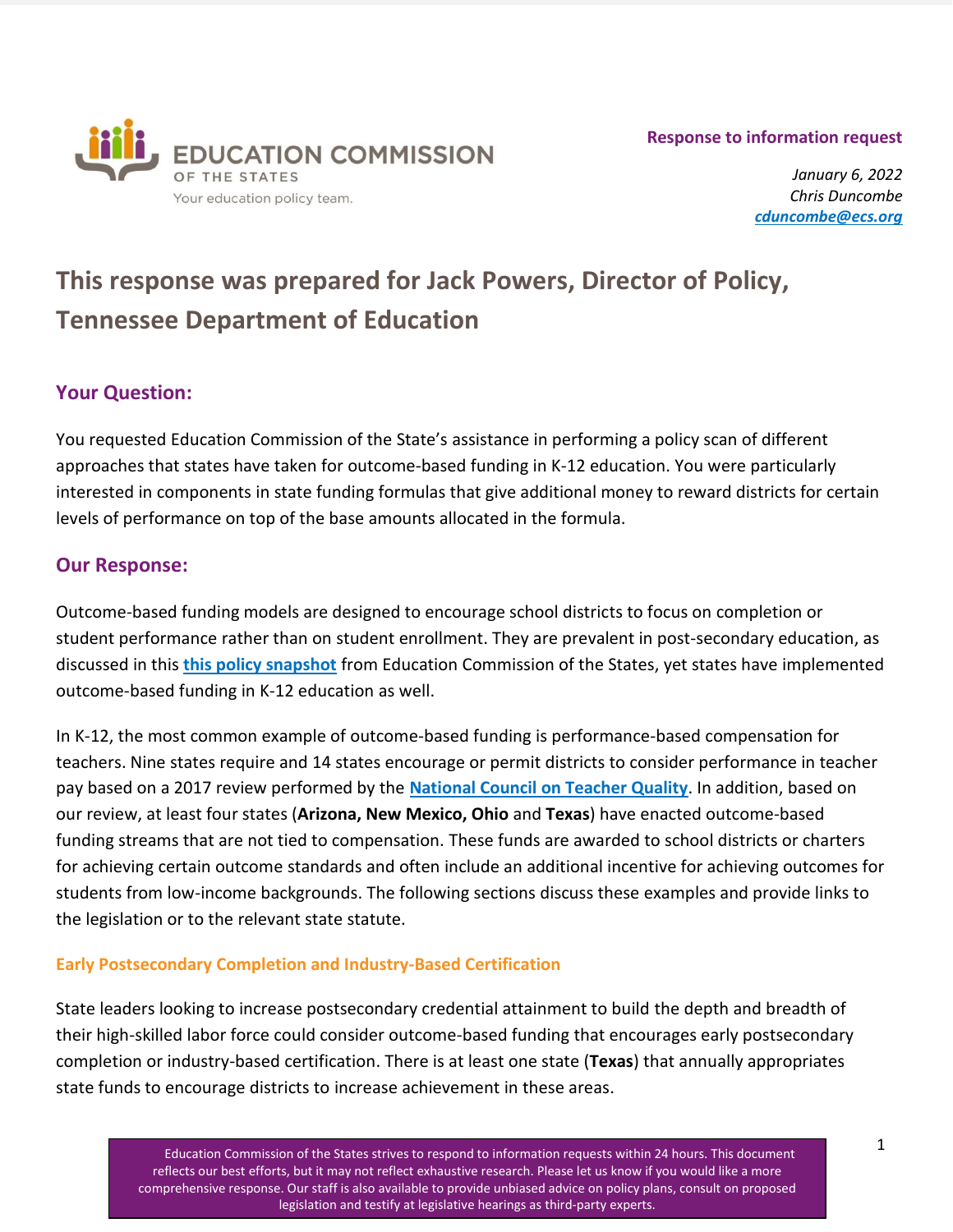- **Texas** (**[HB 3](https://capitol.texas.gov/BillLookup/History.aspx?LegSess=86R&Bill=HB3)**) created the **[College, Career, or Military Readiness Outcomes Bonus](https://tea.texas.gov/about-tea/news-and-multimedia/correspondence/taa-letters/college-career-or-military-readiness-outcomes-bonus-thresholds)** in 2019. These incentive funds reward high schools for preparing graduates for college, a career or the military through participation in Texas' early college programs. High schools start to receive funds when a threshold percentage of students meets the college, career or military readiness goals, which include completion of an associate degree or earning an industry-based certification. Districts receive \$5,000 for students from low-income backgrounds that meet this standard compared to \$3,000 for students who are not from low-income backgrounds.

#### **Proficiency on Standardized Tests and Graduation Rates**

While standardized tests are **[not the only measure](https://www.edweek.org/teaching-learning/opinion-alternatives-to-standardized-tests-during-a-pandemic-year/2021/03)** for student progress, test performance informs state and district leaders on the extent to which students have achieved proficiency in subject areas. State leaders looking to make progress in an identified subject area, can design outcome-based funding models that encourage improved performance. At least two states, **Arizona** and **Ohio** have implemented funding models that reward achievement on tests in certain subject areas or for graduating. Funding for **Ohio**'s performance bonuses were not included in the 2022-2023 state budget.

- **Arizona** offers **[Results-Based Funding](https://www.azed.gov/finance/fy-2022-results-based-funding-calculations)** to schools in districts or charter schools with the highest percentage of students passing the mathematics or the language arts portion of the statewide assessment. The amount of funds that a district or charter receives depends on the percentage of students eligible for free or reduced priced lunch. In schools where 60% or more of the student body is eligible for free or reduced priced lunch, the state distributes \$225 per student if the school performed in the top 27% but not the top 13% and \$400 if they are in the top 13%. In schools with less than 60% of students eligible for free or reduced priced lunch, the state distributes \$225 per student if the school is in the top 13%. In the **[2021 fiscal year](https://www.azed.gov/finance/fy2021-results-based-funding)**, the state distributed \$30.1 million to districts and \$11.3 million to charter schools for results-based funding.
- **Ohio** previously provided **[performance bonuses](https://www.lsc.ohio.gov/documents/reference/current/schoolfunding/sfcr_feb2019.pdf)** for school districts based on their graduation rates and percentage of students achieving third grade reading proficiency. In the 2018 fiscal year, the state appropriated \$20.4 million for the graduation bonus and \$11.2 million for the third grade reading proficiency bonus. Bonuses were awarded to districts based on the number and percentage of students graduating or achieving reading proficiency. Funds for performance bonuses were not included in the 2022-2023 budget (**[HB 110](https://www.lsc.ohio.gov/pages/budget/current/CurrentGA.aspx/CurrentGA.aspx?Budget=MainOperating&ID=MainOperating&Version=contentFI)**).

## **Performance-Based Budgeting**

Performance-based budgeting is one strategy that **[states have used](https://www.ncsl.org/research/fiscal-policy/performance-based-budgeting-in-the-states.aspx)** to improve budgeting and to spend public funds efficiently and effectively. This budgeting process requires programs and agencies to work toward meeting specific goals and performance measures. At least one state (**New Mexico**) has recently enacted policies to incorporate performance-based budgeting into how state funds are allocated to school districts.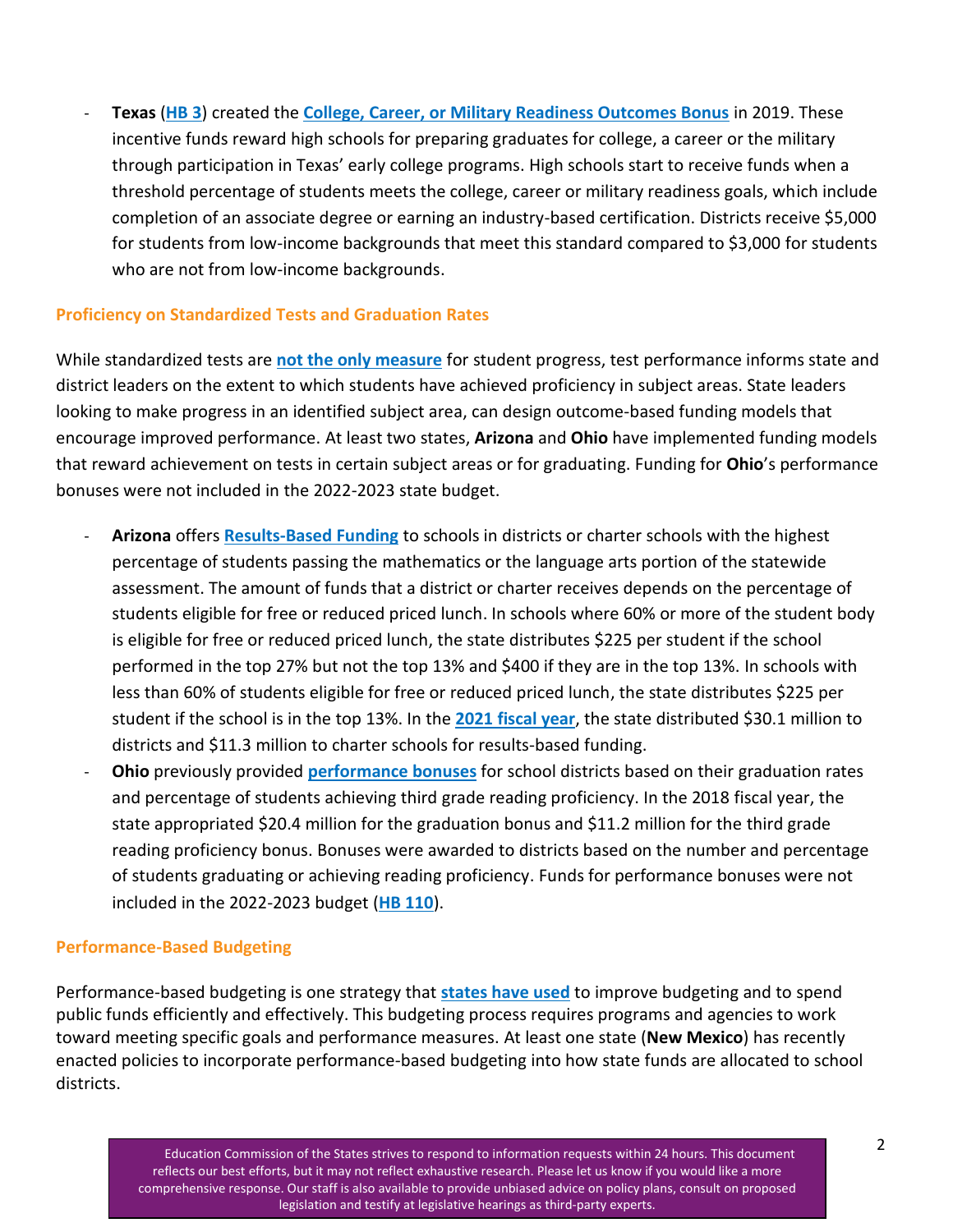- **New Mexico** enacted legislation (**[SB1](https://www.nmlegis.gov/Legislation/Legislation?chamber=S&legType=B&legNo=1&year=19)**) in 2019 that establishes performance-based budgeting procedures for school districts. Starting in 2021 fiscal year, school districts and charters are required to submit information in their educational plan, which includes information on: instructional time; services provided to "at-risk students", bilingual students, native students, students in extended learning programs, and K-5 plus program; services and budgeted expenditures for students with a disability; and performance targets and performance measures.
- In the same legislation (**[SB1](https://www.nmlegis.gov/Legislation/Legislation?chamber=S&legType=B&legNo=1&year=19)**), **New Mexico** created the Public Education Reform Fund for the purposes of implementing evidence-based public education initiatives related to high quality teaching and school leadership, extended learning opportunities for students, educational services for "at-risk students", effective and efficient school administration or promoting public education accountability.

## **Teacher Compensation**

Many states factor performance into teacher salaries and bonuses to recognize, advance and retain excellent teachers. **[This report](http://www.ecs.org/wp-content/uploads/Mitigating-Teacher-Shortages-Financial-incentives.pdf)** from Education Commission of the States provides a high-level overview of the research on teacher financial incentives, including pay for performance, and finds that state financial incentive programs have the potential to direct teachers to shortage areas and ensure they stay  $-$  but they lose their lure if they are not sufficient, sustained and paired with improvements to working conditions.

There are 9 states that require districts to consider performance in determining teacher pay and 14 states that encourage or allow districts to consider performance in teacher pay, based on a 2017 review performed by the **[National Council on Teacher Quality](https://www.nctq.org/yearbook/national/Performance-78)**.

States that require districts to consider performance in determining teacher pay:

#### - **FL, GA, HI, IN, LA, MI, MN, NV, UT**

Examples of statutory language requiring districts to consider performance in determining pay (excludes Hawaii because the requirement is not in statute):

- **Florida** (**Fla. [Stat. Ann. § 1012.22](http://www.leg.state.fl.us/Statutes/index.cfm?App_mode=Display_Statute&URL=1000-1099/1012/Sections/1012.22.html)**) requires districts to adopt a performance salary schedule that provides annual salary adjustments for instructional personnel and school administrators based upon performance evaluation criteria, which must:
	- $\circ$  be designed to support effective instruction and student growth learning;
	- $\circ$  provide appropriate instruments, procedures, timely feedback, and criteria for continuous improvement; performance data from multiple sources including parental input;
	- o identify teaching fields for special evaluation;
	- o differentiate using four performance levels; and
	- o provide for training and monitoring.
- Georgia ([Ga. Code Ann. § 20-2-212](https://advance.lexis.com/documentpage/?pdmfid=1000516&crid=ac9e03e8-4349-461d-92df-d1845bb61d80&config=00JAA1MDBlYzczZi1lYjFlLTQxMTgtYWE3OS02YTgyOGM2NWJlMDYKAFBvZENhdGFsb2feed0oM9qoQOMCSJFX5qkd&pddocfullpath=/shared/document/statutes-legislation/urn:contentItem:6338-9N71-JNJT-B43K-00008-00&pdcontentcomponentid=234186&pdteaserkey=sr0&pditab=allpods&ecomp=_ss_kkk&earg=sr0&prid=f7849235-5e8d-440a-b386-6f5e0622c9bb)) does not credit teachers on the salary schedule for a school year where the teacher receives an unsatisfactory or ineffective annual summative performance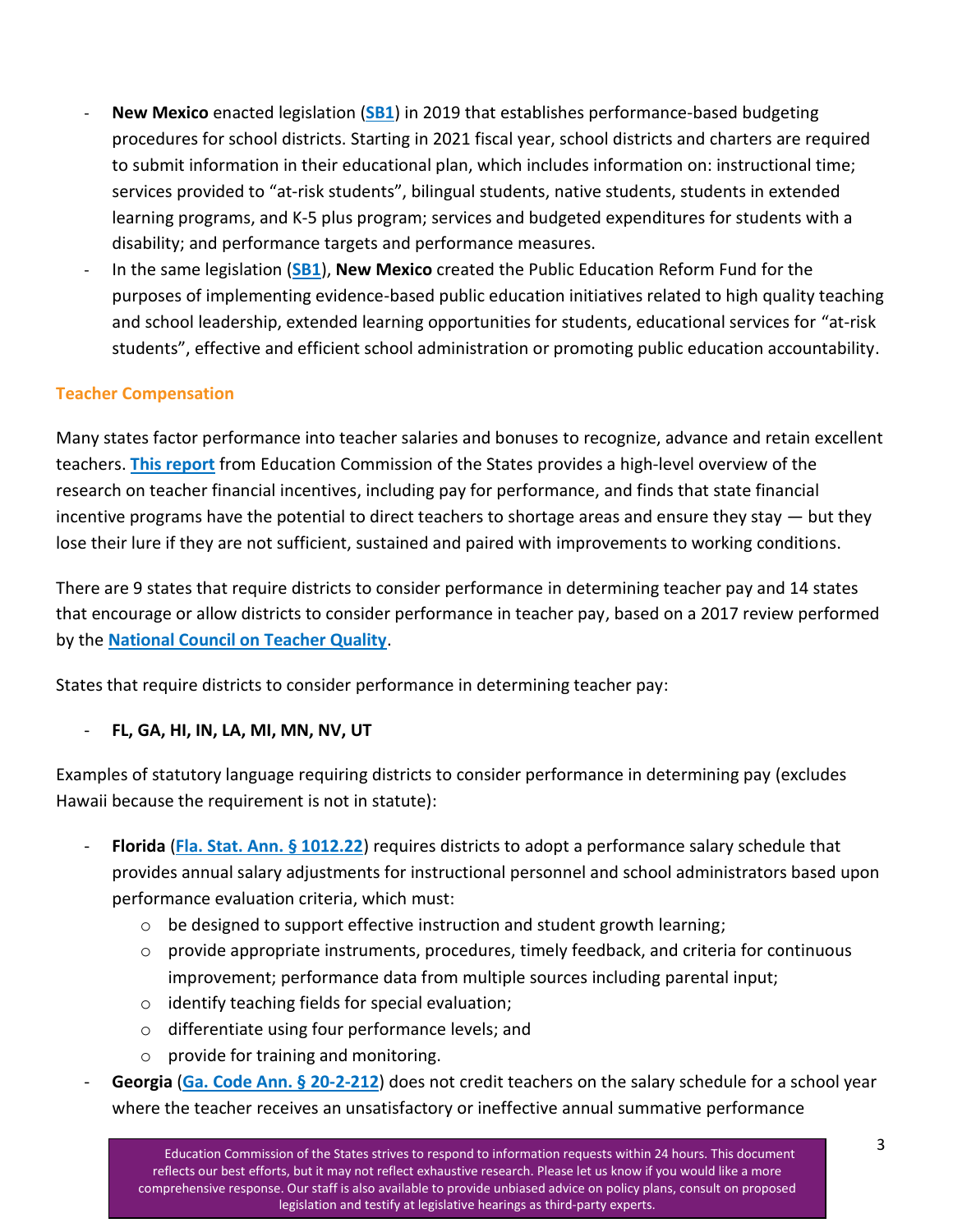evaluation. The evaluations are based on multiple, rigorous and transparent measures, which include student growth, professional growth and teacher evaluations and observations.

- **Indiana** (**[Ind. Code Ann. § 20-28-9-1.5](http://184.175.130.101/legislative/laws/2021/ic/titles/020#20-28-9-1.5)**) does not provide any raise to a teacher rated ineffective or improvement necessary if the employment contract is continued. The funding that would otherwise have been allocated for the salary increase for the teacher rated as ineffective is allocated to teachers rated as effective.
- **Louisiana** (**[La. Stat. Ann. § 17:418](http://legis.la.gov/legis/Law.aspx?d=81043)**) prevents teachers or administrators who are rated as ineffective from receiving a higher salary in the year following the evaluation and (**[La. Stat. Ann. § 17:10.2](https://legis.la.gov/Legis/Law.aspx?d=79733)**) permits a city or parish school board to adopt an incentive compensation programs that provides monetary awards based on performance which meets or exceeds standards established for a school or the school district.
- **Michigan** ([Mich. Comp. Laws Ann. § 380.1250](http://www.legislature.mi.gov/(S(vlaonekbqwuwuodpoo5zrcy5))/mileg.aspx?page=GetObject&objectname=mcl-380-1250#:~:text=380.1250%20Compensation%20including%20job%20performance,of%20advanced%20degree%20as%20factor.)) requires districts to include job performance and job accomplishments as a significant factor in their method of compensation for teachers and school administrators. The assessment of performance must be in part based upon data on student growth as measured by assessments and other objective criteria.
- **Minnesota** (**[Minn. Stat. Ann. § 122A.414](https://www.revisor.mn.gov/statutes/cite/122A.414)**) permits districts to develop and implement an alternative teacher pay professional pay system as long as it meets the following conditions:
	- o teachers can achieve career advancement and additional compensation;
	- o teachers are provided career advancement options that allow teachers to retain primary roles in student instruction;
	- o reforms the steps and lanes in the salary schedule;
	- o attains schoolwide student achievement gains;
	- $\circ$  measures of student growth and literacy that may include value-added models;
	- o has an objective evaluation program;
	- $\circ$  provides for participation in job-embedded learning opportunities;
	- o allows any teacher to participate without quota or limit; and
	- o encourages collaboration rather than competition among teachers.
- **Nevada** (**[Nev. Rev. Stat. Ann. § 391A.450](https://www.leg.state.nv.us/nrs/NRS-391A.html#NRS391ASec450)**) offers a program of performance pay and enhanced compensation. School districts must reserve an amount not less than 5 percent and not more than 10 percent of the base salary of teachers and administrators in the district for performance pay and enhanced compensation.
- **Utah** (**[Utah Code Ann. § 53F-2-513](https://le.utah.gov/xcode/Title53F/Chapter2/53F-2-S513.html)**) has an incentive program for effective teachers in "high poverty schools." School districts or charter schools will annually apply to the state board on behalf of eligible teachers to receive an annual salary bonus. Eligibility is determined based on the teacher achieving a median growth percentile of 70 or higher and is in a school with a threshold level of intergenerational poverty or students eligible for free or reduced priced lunch.